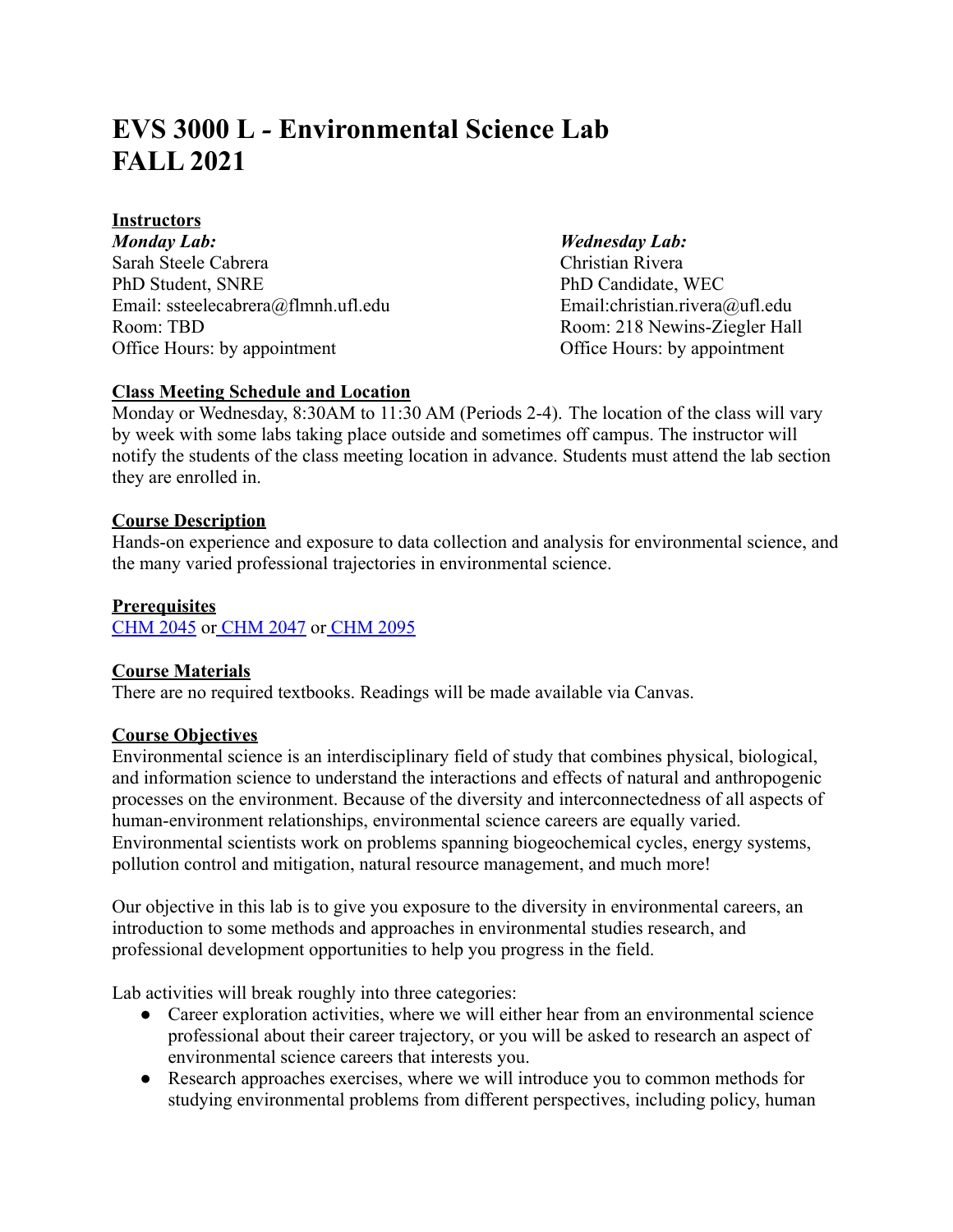dimensions, and biology. This will include hands-on sampling projects as well as how to do basic statistical analysis.

• Professional development activities, where we will focus on key practical skills for professional behavior, finding career opportunities that interest you, and preparing compelling application materials.

These activities correspond to the three primary learning outcomes for the course. At the conclusion of this course, students will:

- Have gained a basic understanding of the many possible professional trajectories in Environmental Science and be able to research environmental career opportunities and evaluate how they fit with students' current skills and long-term training and career objectives.
- Plan and execute basic research projects to address questions in the natural and social dimensions of environmental science.
- Generate professional communications and application materials for career opportunities.

# **Communication**

All course communication outside of class and office hours will be done through Canvas and your UF email. You are responsible for checking both regularly to keep up to date. If you have questions or need help outside of class or office hours, we will try to respond to email and chat messages quickly. Please allow at least 24 hours to hear back from us - this means you may want to work on your assignments early, so you have time to reach out to us if you run into any sticking points.

# **Weekly Schedule (subject to change):**

| Week                                            | Topic                            |  |
|-------------------------------------------------|----------------------------------|--|
| 1 (Aug 23)                                      | Welcome/Introductions            |  |
|                                                 | Course Overview                  |  |
| 2 (Aug 30)                                      | Ecological Field Methods Part 1  |  |
| $3$ (Sep 6)<br>Monday Holiday (No Monday class) | <b>Biodiversity Conservation</b> |  |
| 4 (Sep 13)                                      | Ecological Field Methods Part 2  |  |
| 5 (Sept 20)                                     | Data Analysis                    |  |
| 6 (Sep 27)                                      | Land Management and Conservation |  |
| 7 (Oct 4)                                       | <b>Environmental Education</b>   |  |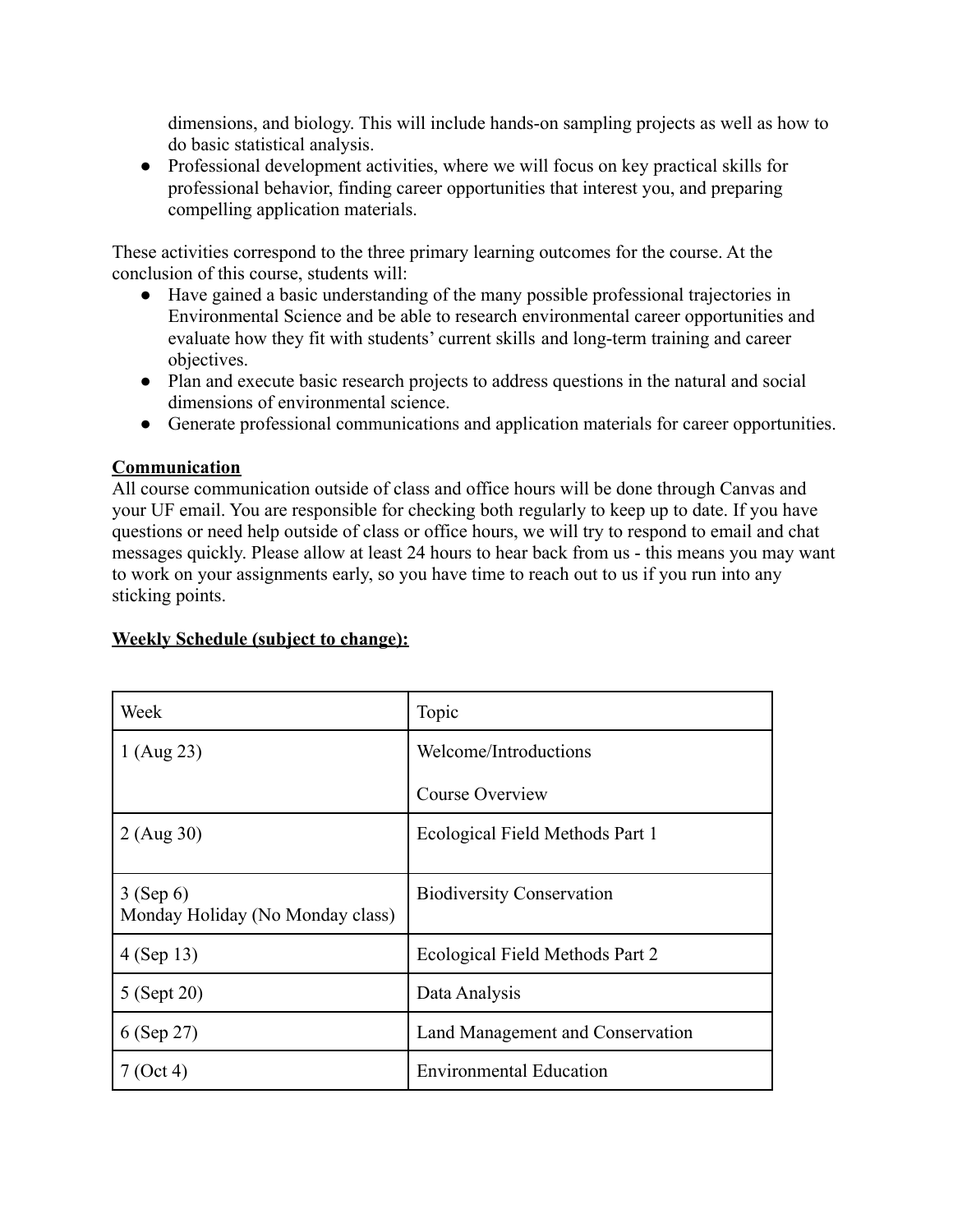| 8 (Oct 11)                                            | Food Systems, Agriculture, & Waste                                                                     |  |  |
|-------------------------------------------------------|--------------------------------------------------------------------------------------------------------|--|--|
| 9 (Oct 18)                                            | Environmental Policy/Law                                                                               |  |  |
| $10$ (Oct 25)                                         | Equity, Diversity, $\&$ Inclusion                                                                      |  |  |
| 11 (Nov 1)                                            | Aquatic Ecology, Conservation, and Pollution                                                           |  |  |
| 12 (Nov 8)                                            | Climate Change                                                                                         |  |  |
| 13 (Nov 15)                                           | Sustainable Energy                                                                                     |  |  |
| 14 (Nov 22) Thanksgiving Week<br>(No Wednesday class) | <b>Biodiversity Conservation</b><br>(recording from Week 3, Monday section will<br>not meet in person) |  |  |
| 15 (Nov 29)                                           | Careers & Resume/CV                                                                                    |  |  |
| $16$ (Dec 6)                                          | <b>Environmental Justice</b>                                                                           |  |  |
|                                                       | Course wrap-up                                                                                         |  |  |

# **Attendance and Participation**

Since this is a lab, attendance and participation is important. Attendance will be taken each week that class meets in-person. Participation credit will be determined based on your interactions, questions, comments, punctuality, and attentiveness. Cell phone and computer use during inappropriate times (e.g., presentations by classmates, instructors, and guests) will result in point deductions. Students are required to ride with the group to off-campus sites. If you are not at the designated meeting point at the scheduled departure time, we will leave without you, and you will receive a 0 for participation and attendance that day. We expect you to interact in a polite and professional manner with your instructors, classmates, and the environmental professionals we will meet with.

A single *no-questions-asked* absence will be allowed without point deductions. However, students will need to contact their instructor regarding a make-up lab assignment in order to earn the points for that day of lab. This make-up assignment will be due within two weeks of the missed class date. After 1 absence, students need to communicate and work with their instructor on a plan to make up missed labs. These situations will be handled on a case-by-case basis; we recognize that students may face unexpected challenges during the semester; please contact your instructor as soon as possible if this is the case.

# **Final Project**

For your final project, you will write up a short report synthesizing the policy, social, and biological dimensions of an environmental situation of interest to you. We will provide more details by mid-term.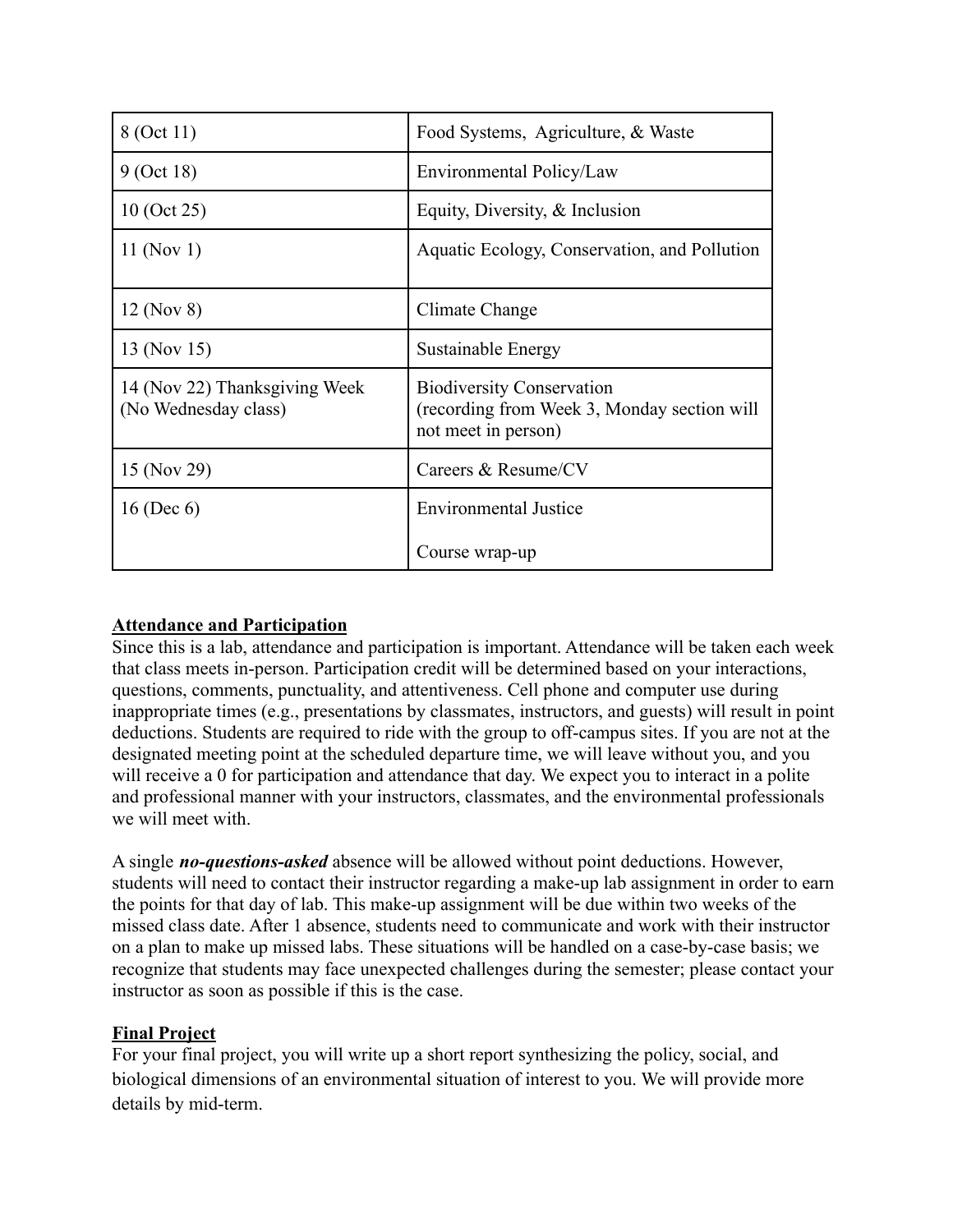#### **Late Policy**

Late assignments will be marked down by 10% each week they are late. If circumstances change such that you have trouble completing either the final project or multiple weekly assignments on time, we encourage you to get in touch with your instructor.

#### **Proper Attire**

Proper attire may vary based on the conditions and the environment we will be in. Several of the class trips require closed-toed shoes and long pants. There will be times when you may wish to wear boots, as we may be in wet, muddy locations. Also, we may experience inclement weather such as rain. Please check the forecast and have rain gear when appropriate. Please contact your instructor if you need assistance in acquiring appropriate attire. Additionally, we highly encourage everyone to wear masks when class meets indoors. Announcements will be posted on Canvas/emailed each week to give further direction regarding appropriate attire for the upcoming field trip.

#### **Course Adjustments**

We are all continuing to work with unprecedented situations in all aspects of life this semester, and we expect we will need to adapt as conditions change. For our part, we will keep you informed as we make decisions about the course. Any changes to the schedule or assignments will be announced via Canvas and updated on the Canvas calendar. If you encounter new circumstances or challenges this semester that affect your ability to do the assignments as designed, please reach out to us and we will try to find a solution that supports your well-being and helps you get the most possible out of this course. The sooner you open a line of communication with us, the better-positioned we will be to figure something out. We understand that these are unpredictable times and you should not hesitate to get in touch with us at any point.

# **Course Grading**

| Component     |                           |       | Percent         |      |            |
|---------------|---------------------------|-------|-----------------|------|------------|
|               | Attendance/Participation  |       | 60%             |      |            |
|               | <b>Weekly Assignments</b> |       | 15%             |      |            |
|               | Final project             |       | 25%             |      |            |
| <b>Total</b>  |                           |       | 100%            |      |            |
|               | <b>Grading Scale</b>      |       |                 |      |            |
| A             | 93.0-100%                 | $A -$ | 90.0-92.9%      | $B+$ | 87.0-89.9% |
| B             | 83.0-86.9%                | $B -$ | 80.0-82.9%      | $C+$ | 77.0-79.9% |
| $\mathcal{C}$ | 73.0-76.9%                | $C-$  | 70.0-72.9%      | $D+$ | 67.0-69.9% |
| D             | 63.0-67.9%                | D-    | $60.0 - 62.9\%$ | F    | $<60.0\%$  |

#### **Grades and Grade Points**

For information on current UF policies for assigning grade points, see: <https://catalog.ufl.edu/ugrad/current/regulations/info/grades.aspx>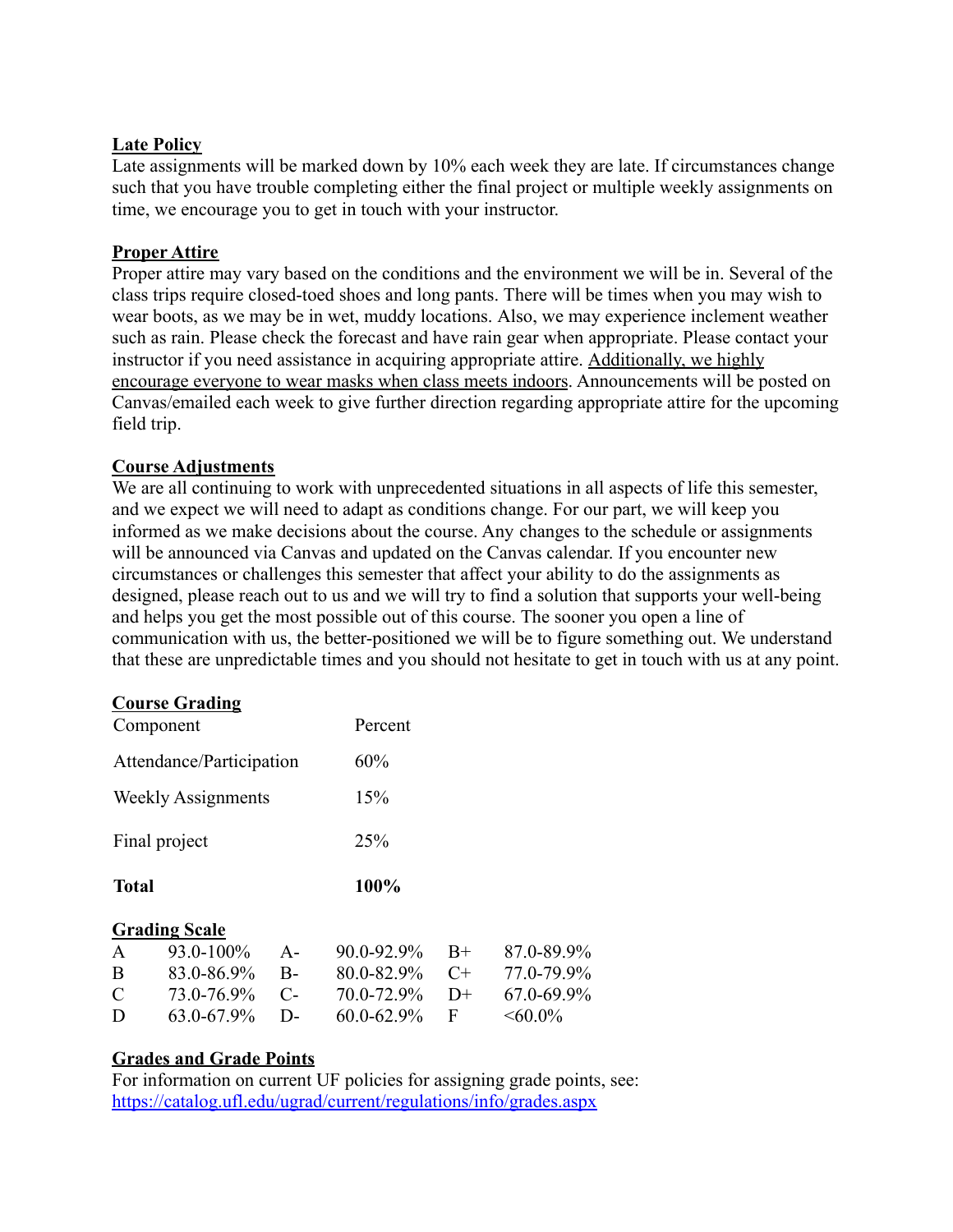### **Course Evaluation Process**

Student assessment of instruction is an important part of efforts to improve teaching and learning. At the end of the semester, students are expected to provide feedback on the quality of instruction in this course using a standard set of university and college criteria. Students are expected to provide professional and respectful feedback on the quality of instruction in this course by completing course evaluations online via GatorEvals. Guidance on how to give feedback in a professional and respectful manner is available at:

https://gatorevals.aa.ufl.edu/students/. Students will be notified when the evaluation period opens and can complete evaluations through the email they receive from GatorEvals, in their Canvas course menu under GatorEvals, or via <https://ufl.bluera.com/ufl/>. Summaries of course evaluation results are available to students at: [https://gatorevals.aa.ufl.edu/public-results/.](https://gatorevals.aa.ufl.edu/public-results/)

# **Zoom Policy**

Our sessions may be audio visually recorded for students in the class to refer back and for enrolled students who are unable to attend live. Students who participate with their camera engaged or utilize a profile image are agreeing to have their video or image recorded. If you are unwilling to consent to have your profile or video image recorded, be sure to keep your camera off and do not use a profile image. Likewise, students who un-mute during a Zoom session and participate orally are agreeing to have their voices recorded. If you are not willing to consent to have your voice recorded during a Zoom session, you will need to keep your mute button activated and communicate exclusively using the "chat" feature, which allows students to type questions and comments live. The chat will not be recorded or shared. As in all courses, unauthorized recording and unauthorized sharing of recorded materials is prohibited.

#### **Canvas Display Name Change**

Canvas uses the "Display Name" as set in myUFL. The Display Name is what you want people to see in the UF Directory, such as "Ally" instead of "Allison." To update your display name, go to one.ufl.edu, click on the dropdown at the top right, and select "Directory Profile." Click "Edit" on the right of the name panel, uncheck "Use my legal name" under "Display Name," update how you wish your name to be displayed, and click "Submit" at the bottom. This change may take up to 24 hours to appear in Canvas. This does not change your legal name for official UF records.

# **Academic Honesty**

As a student at the University of Florida, you have committed yourself to uphold the Honor Code, which includes the following pledge*: "We, the members of the University of Florida community, pledge to hold ourselves and our peers to the highest standards of honesty and integrity."* You are expected to exhibit behavior consistent with this commitment to the UF academic community, and on all work submitted for credit at the University of Florida, the following pledge is either required or implied: *"On my honor, I have neither given nor received unauthorized aid in doing this assignment."*

It is assumed that you will complete all work independently in each course unless the instructor provides explicit permission for you to collaborate on course tasks (e.g. assignments, papers, quizzes, exams). Furthermore, as part of your obligation to uphold the Honor Code, you should